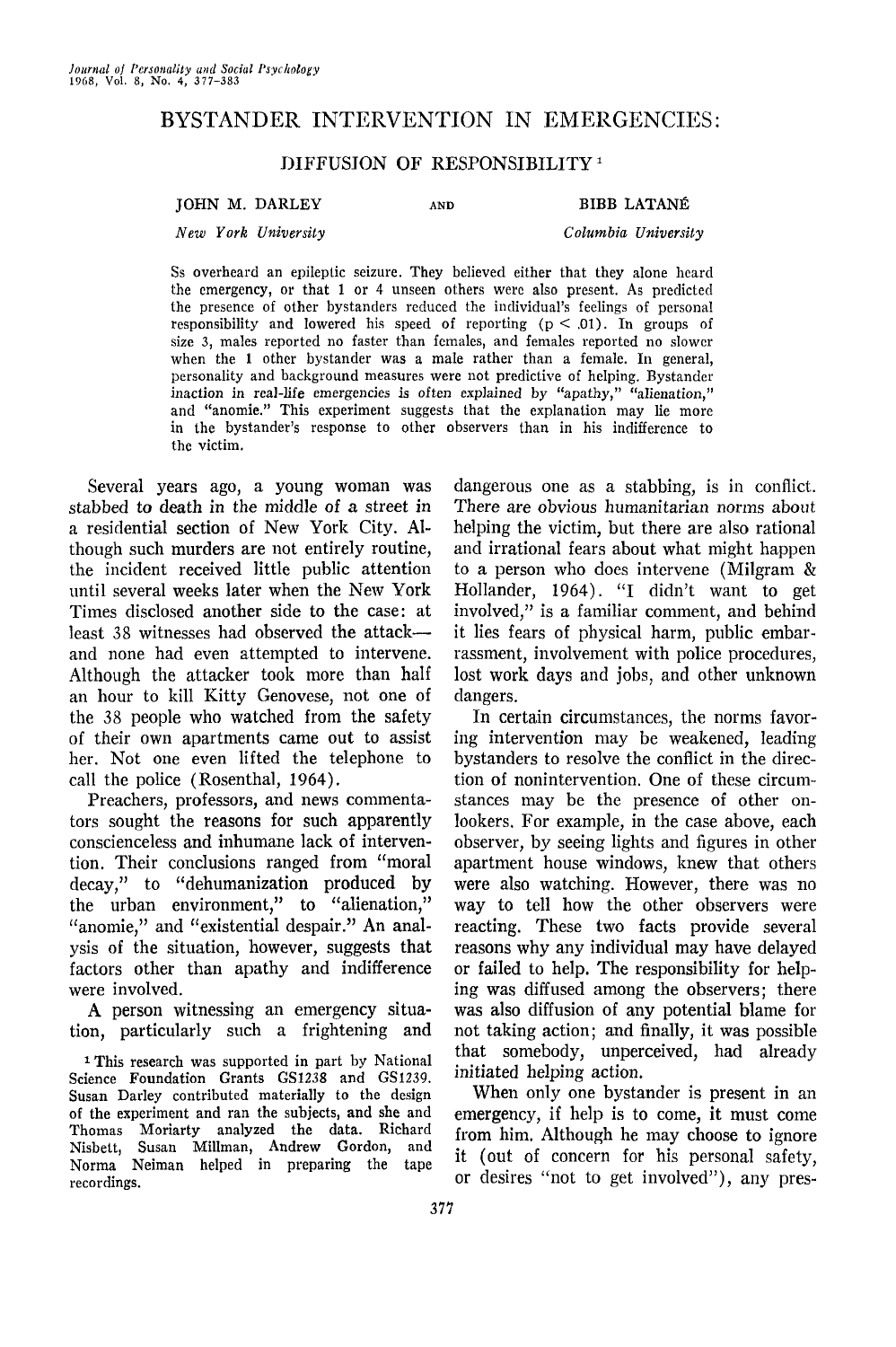sure to intervene focuses uniquely on him. When there are several observers present, however, the pressures to intervene do not focus on any one of the observers; instead the responsibility for intervention is shared among all the onlookers and is not unique to any one. As a result, no one helps.

A second possibility is that potential blame may be diffused. However much we may wish to think that an individual's moral behavior is divorced from considerations of personal punishment or reward, there is both theory and evidence to the contrary (Aronfreed, 1964; Miller & Bollard, 1941, Whiting & Child, 19S3). It is perfectly reasonable to assume that, under circumstances of group responsibility for a punishable act, the punishment or blame that accrues to any one individual is often slight or nonexistent.

Finally, if others are known to be present, but their behavior cannot be closely observed, any one bystander can assume that one of the other observers is already taking action to end the emergency. Therefore, his own intervention would be only redundant—perhaps harmfully or confusingly so. Thus, given the presence of other onlookers whose behavior cannot be observed, any given bystander can rationalize his own inaction by convincing himself that "somebody else must be doing something."

These considerations lead to the hypothesis that the more bystanders to an emergency, the less likely, or the more slowly, any one bystander will intervene to provide aid. To test this propostion it would be necessary to create a situation in which a realistic "emergency" could plausibly occur. Each subject should also be blocked from communicating with others to prevent his getting information about their behavior during the emergency. Finally, the experimental situation should allow for the assessment of the speed and frequency of the subjects' reaction to the emergency. The experiment reported below attempted to fulfill these conditions.

### **PROCEDURE**

*Overview.* A college student arrived in the laboratory and was ushered into an individual room from which a communication system would enable him to talk to the other participants. It was explained to him that he was to take part in a discussion about personal problems associated with college life and that the discussion would be held over the intercom system, rather than face-to-face, in order to avoid embarrassment by preserving the anonymity of the subjects. During the course of the discussion, one of the other subjects underwent what appeared to be a very serious nervous seizure similar to epilepsy. During the fit it was impossible for the subject to talk to the other discussants or to find out what, if anything, they were doing about the emergency. The dependent variable was the speed with which the subjects reported the emergency to the experimenter. The major independent variable was the number of people the subject thought to be in the discussion group.

*Subjects.* Fifty-nine female and thirteen male students in introductory psychology courses at New York University were contacted to take part in an unspecified experiment as part of a class requirement.

*Method.* Upon arriving for the experiment, the subject found himself in a long corridor with doors opening off it to several small rooms. An experimental assistant met him, took him to one of the rooms, and seated him at a table. After filling out a background information form, the subject was given a pair of headphones with an attached microphone and was told to listen for instructions.

Over the intercom, the experimenter explained that he was interested in learning about the kinds of personal problems faced by normal college students in a high pressure, urban environment. He said that to avoid possible embarrassment about discussing personal problems with strangers several precautions had been taken. First, subjects would remain anonymous, which was why they had been placed in individual rooms rather than face-to-face. (The actual reason for this was to allow tape recorder simulation of the other subjects and the emergency.) Second, since the discussion might be inhibited by the presence of outside listeners, the experimenter would not listen to the initial discussion, but would get the subject's reactions later, by questionnaire. (The real purpose of this was to remove the obviously responsible experimenter from the scene of the emergency.)

The subjects were told that since the experimenter was not present, it was necessary to impose some organization. Each person would talk in turn, presenting his problems to the group. Next, each person in turn would comment on what the others had said, and finally, there would be a free discussion. A mechanical switching device would regulate this discussion sequence and each subject's microphone would be on for about 2 minutes. While any microphone was on, all other microphones would be off. Only one subject, therefore, could be heard over the network at any given time. The subjects were thus led to realize when they later heard the seizure that only the victim's microphone was on and that there was no way of determining what any of the other witnesses were doing, nor of discussing the event and its possible solution with the others. When these instructions had been given, the discussion began.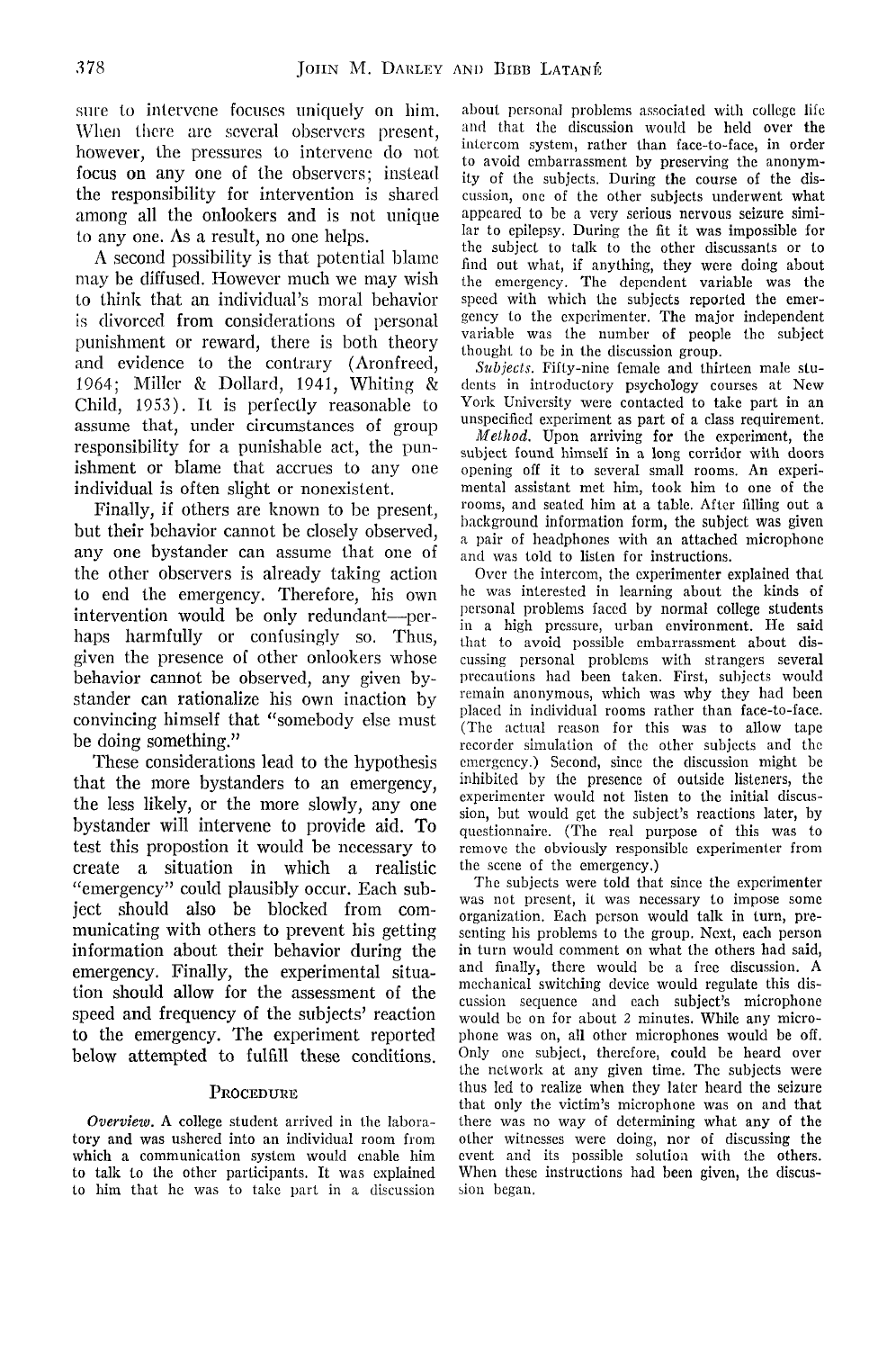In the discussion, the future victim spoke first, saying that he found it difficult to get adjusted to New York City and lo his studies. Very hesitantly, and with obvious embarrassment, he mentioned that he was prone to seizures, particularly when studying hard or taking exams. The other people, including the real subject, took their turns and discussed similar problems (minus, of course, the proneness to seizures). The naive subject talked last in the series, after the last prerecorded voice was played.<sup>2</sup>

When it was again the victim's turn to talk, he made a few relatively calm comments, and then, growing increasingly louder and incoherent, he continued:

I-er-um-I think I-I necd-er-if-if could-er-er-somebody er-er-er-er-er-er-er give me a liltle-er-give me a little help here because-er-I-er-I'm-er-erh-h-having a-a-a real problcm-er-right now and I-er-if somebody could help me out it would-it would-er-er s-s-sure be-sure be good . . . becausecr-there-er-cr-a cause I-er-I-uh-I've got a-a one of the-er-sei------er-cr-things coming on and-and-and I could really-er-use some help so if somebody would-er-give me a little h-help-uh-er-er-er-er-er c-could somebody-er-er-help-er-uh-uh-uh (choking sounds). . . . I'm gonna die-er-er-I'm . . . gonna die-er-help-er-er-seizure-er-[chokes, then quiet].

The experimenter began timing the speed of the real subject's response at the beginning of the victim's speech. Informed judges listening to the tape have estimated that the victim's increasingly louder and more disconnected ramblings clearly represented a breakdown about 70 seconds after the signal for the victim's second speech. The victim's speech was abruptly cut off  $125$  seconds after this signal, which could be interpreted by the subject as indicating that the time allotted for that speaker had elapsed and the switching circuits had switched away from him. Times reported in the results are measured from the start of the fit.

*Group size variable.* The major independent variable of the study was the number of other people that the subject believed also heard the fit. By the assistant's comments before the experiment, and also by the number of voices heard to speak in the first round of the group discussion, the subject was led lo believe that the discussion group was one of three sizes: either a two-person group (consisting of a person who would later have a fit and the real subject), a three-person group (consisting of the victim, the real subject, and one confederate voice), or a six-person group (consisting of the victim, the real subject, and four confederate voices). All the confederates' voices were tape-recorded.

*Variations in group composition.* Varying the kind as well as the number of bystanders present at an

emergency should also vary the amount of responsibility felt by any single bystander. To test this, several variations of the three-person group were run. In one three-person condition, the taped bystander voice was that of a female, in another a male, and in the third a male who said that he was a premedical student who occasionally worked in the emergency wards at Bellevue hospital.

In the above conditions, the subjects were female college students. In a final condition males drawn from the same introductory psychology subject pool were tested in a three-person female-bystander condition.

*Time to help.* The major dependent variable was the time elapsed from the start of the victim's fit until the subject left her experimental cubicle. When the subject left her room, she saw the experimental assistant seated at the end of the hall, and invariably went to the assistant. If 6 minutes elapsed without the subject having emerged from her room, the experiment was terminated.

As soon as the subject reported the emergency, or after 6 minutes had elapsed, the experimental assistant disclosed the true nature of the experiment, and dealt with any emotions aroused in the subject. Finally the subject filled out a questionnaire concerning her thoughts and feelings during the emergency, and completed scales of Machiavellianism, anomie, and authoritarianism (Christie, 1964), a social desirability scale (Crowne & Marlowe, 1964), a social responsibility scale (Daniels & Berkowitz, 1964), and reported vital statistics and socioeconomic data.

#### RESULTS

#### *Plausibility of Manipulation*

Judging by the subjects' nervousness when they reported the fit to the experimenter, by their surprise when they discovered that the fit was simulated, and by comments they made during the fit (when they thought their microphones were off), one can conclude that almost all of the subjects perceived the fit as real. There were two exceptions in different experimental conditions, and the data for these subjects were dropped from the analysis.

## *Effect of Group Size on Helping*

The number of bystanders that the subject perceived to be present had a major effect on the likelihood with which she would report the emergency (Table 1). Eighty-five percent of the subjects who thought they alone knew of the victim's plight reported the seizure before the victim was cut off, only *31%* of those who thought four other bystanders were present did so.

<sup>2</sup> To test whether the order in which the subjects spoke in the first discussion round significantly affected the subjects' speed of report, the order in which the subjects spoke was varied (in the sixperson group). This had no significant or noticeable effect on the speed of the subjects' reports.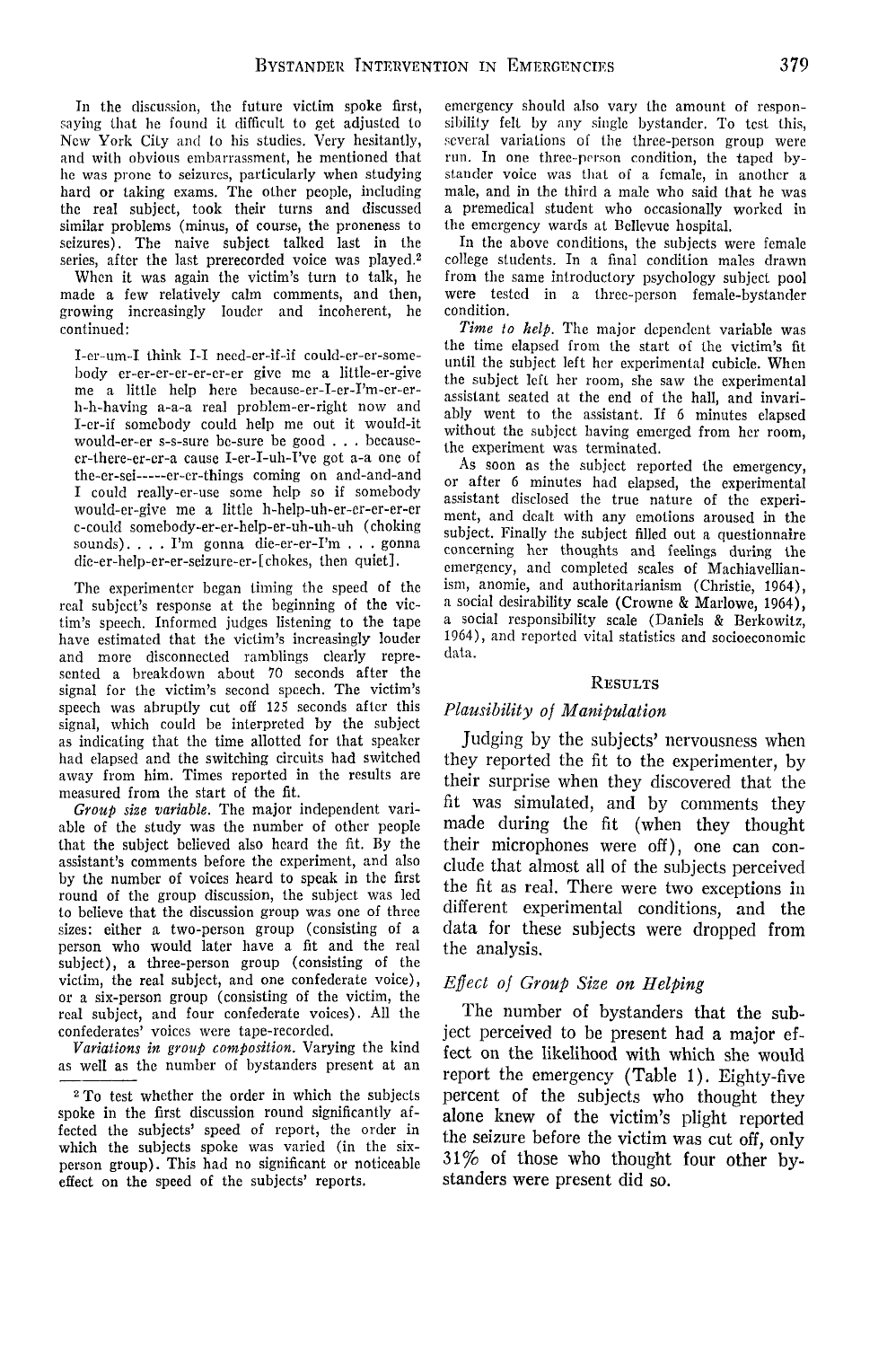TABLE 1 **EFFECTS OF GROUPS SIZE ON LIKELIHOOD AND** SPEED or RESPONSE

| Group size                                                                                                                               | N         | $\%$ responding Time Speed<br>by end of fit in sec. score |                 |                   |
|------------------------------------------------------------------------------------------------------------------------------------------|-----------|-----------------------------------------------------------|-----------------|-------------------|
| $2(S &$ victim)<br>$3 \left( S, \text{ victim}, \& 1 \text{ other} \right)$<br>6 $\left( S, \text{ victim}, \& 4 \text{ others} \right)$ | 26<br>-13 | 85<br>62<br>31                                            | 52<br>93<br>166 | .87<br>-72<br>.51 |

Note, *p* value of differences:  $\chi^2 = 7.91$ ,  $p < .02$ ;  $F = 8.09$  $p < 0.01$ , for speed scores.

Every one of the subjects in the twoperson groups, but only 62% of the subjects in the six-person groups, ever reported the emergency. The cumulative distributions of response times for groups of different perceived size (Figure 1) indicates that, by any point in time, more subjects from the two-person groups had responded than from the three-person groups, and more from the three-person groups than from the six-person groups.

Ninety-five percent of all the subjects who ever responded did so within the first half of the time available to them. No subject who had not reported within 3 minutes after the fit ever did so. The shape of these distributions suggest that had the experiment been allowed to run for a considerably longer time, few additional subjects would have responded.

#### *Speed of Response*

To achieve a more detailed analysis of the results, each subject's time score was trans-



FIG. 1. Cumulative distributions of helping responses.

formed into a "speed" score by taking the reciprocal of the response time in seconds and multiplying by 100. The effect of this transformation was to deemphasize differences between longer time scores, thus reducing the contribution to the results of the arbitrary 6-minute limit on scores. A high speed score indicates a fast response.

An analysis of variance indicates that the effect of group size is highly significant  $(p < .01)$ . Duncan multiple-range tests indicate that all but the two- and three-person groups differ significantly from one another  $(p < .05)$ .

#### *Victim's Likelihood of Being Helped*

An individual subject is less likely to respond if he thinks that others are present. But what of the victim? Is the inhibition of the response of each individual strong enough to counteract the fact that with five onlookers there are five times as many people available to help? From the data of this experiment, it is possible mathematically to create hypothetical groups with one, two, or five observers.<sup>8</sup> The calculations indicate that the victim is about equally likely to get help from one bystander as from two. The victim is considerably more likely to have gotten help from one or two observers than from five during the first minute of the fit. For instance, by 45 seconds after the start of the fit, the victim's chances of having been helped by the single bystanders were about *50%,* compared to none in the five observer condition. After the first minute, the likelihood of getting help from at least one person is high in all three conditions.

## *Effect of Group Composition on Helping the Victim*

Several variations of the three-person group were run. In one pair of variations, the female subject thought the other bystander was either male or female; in another, she thought the other bystander was a premedical student who worked in an emergency ward at Bellevue hospital. As Table 2 shows, the

<sup>3</sup> The formula for the probability that at least one person will help by a given time is  $1 - (1 - P)^n$ where *n* is the number of observers and *P* is the probability of a single individual (who thinks he is one of *n* observers) helping by that time.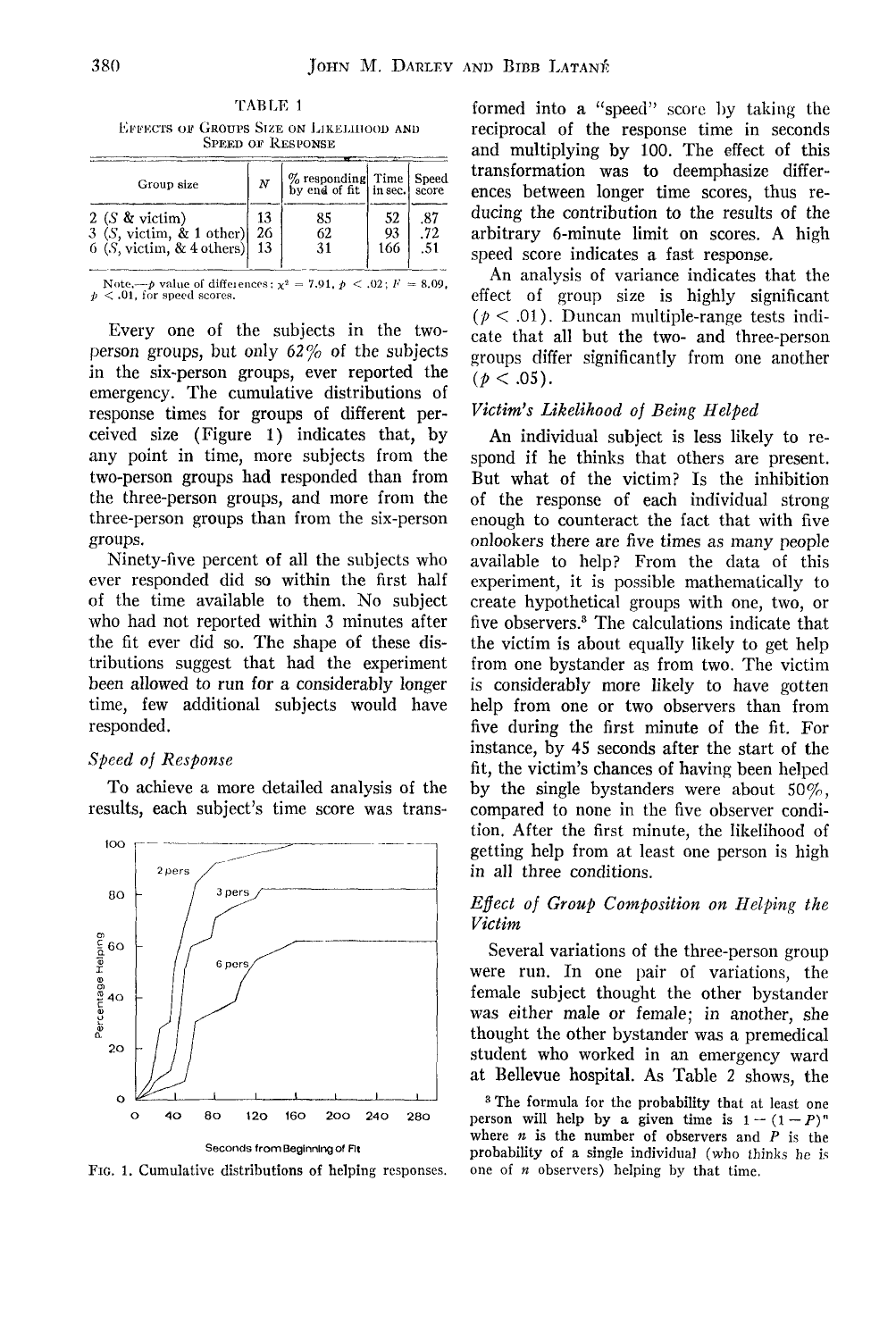TABLE 2 EFFECTS OF GROUP COMPOSITION ON LIKELIHOOD AND SPEED OF RESPONSE"

| Group composition                                                      | $\boldsymbol{N}$ | $\%$ responding Time<br>by end of fit in sec. |           | Speed<br>score |
|------------------------------------------------------------------------|------------------|-----------------------------------------------|-----------|----------------|
| Female S, male other<br>Female S, female other<br>Female S, male medic | 13<br>13         | 62<br>62                                      | 94<br>92  | 74<br>71       |
| other<br>Male S, female other                                          | 13               | 100<br>69                                     | 60<br>110 | 77<br>68       |

» Three-person group, mule victim.

variations in sex and medical competence of the other bystander had no important or detectable affect on speed of response. Subjects responded equally frequently and fast whether the other bystander was female, male, or medically experienced.

## *Sex of the Subject and Speed of Response*

Coping with emergencies is often thought to be the duty of males, especially when females are present, but there was no evidence that this was the case in this study. Male subjects responded to the emergency with almost exactly the same speed as did females (Table 2).

#### *Reasons for Intervention or Nonintervention*

After the debriefing at the end of the experiment each subject was given a 15-item checklist and asked to check those thoughts which had "crossed your mind when you heard Subject 1 calling for help." Whatever the condition, each subject checked very few thoughts, and there were no significant differences in number or kind of thoughts in the different experimental groups. The only thoughts checked by more than a few subjects were "I didn't know what to do" (18 out of 65 subjects), "I thought it must be some sort of fake" (20 out of 65), and "I didn't know exactly what was happening" (26 out of 65).

It is possible that subjects were ashamed to report socially undesirable rationalizations, or, since the subjects checked the list *after* the true nature of the experiment had been explained to them, their memories might have been blurred. It is our impression, however, that most subjects checked few reasons because they had few coherent thoughts during the fit.

We asked all subjects whether the presence or absence of other bystanders had entered their minds during the time that they were hearing the fit. Subjects in the three- and six-person groups reported that they were aware that other people were present, but they felt that this made no difference to their own behavior.

## *Individual Difference Correlates of Speed of Report*

The correlations between speed of report and various individual differences on the personality and background measures were obtained by normalizing the distribution of report speeds within each experimental condition and pooling these scores across all conditions  $(n = 62-65)$ . Personality measures showed no important or significant correlations with speed of reporting the emergency. In fact, only one of the 16 individual difference measures, the size of the community in which the subject grew up, correlated  $(r = -.26, p < .05)$  with the speed of helping.

### **DISCUSSION**

Subjects, whether or not they intervened, believed the fit to be genuine and serious. "My God, he's having a fit," many subjects said to themselves (and were overheard via their microphones) at the onset of the fit. Others gasped or simply said "Oh." Several of the male subjects swore. One subject said to herself, "It's just my kind of luck, something has to happen to me!" Several subjects spoke aloud of their confusion about what course of action to take, "Oh God, what should I do?"

When those subjects who intervened stepped out of their rooms, they found the experimental assistant down the hall. With some uncertainty, but without panic, they reported the situation. "Hey, I think Number 1 is very sick. He's having a fit or something." After ostensibly checking on the situation, the experimenter returned to report that "everything is under control." The subjects accepted these assurances with obvious relief.

Subjects who failed to report the emergency showed few signs of the apathy and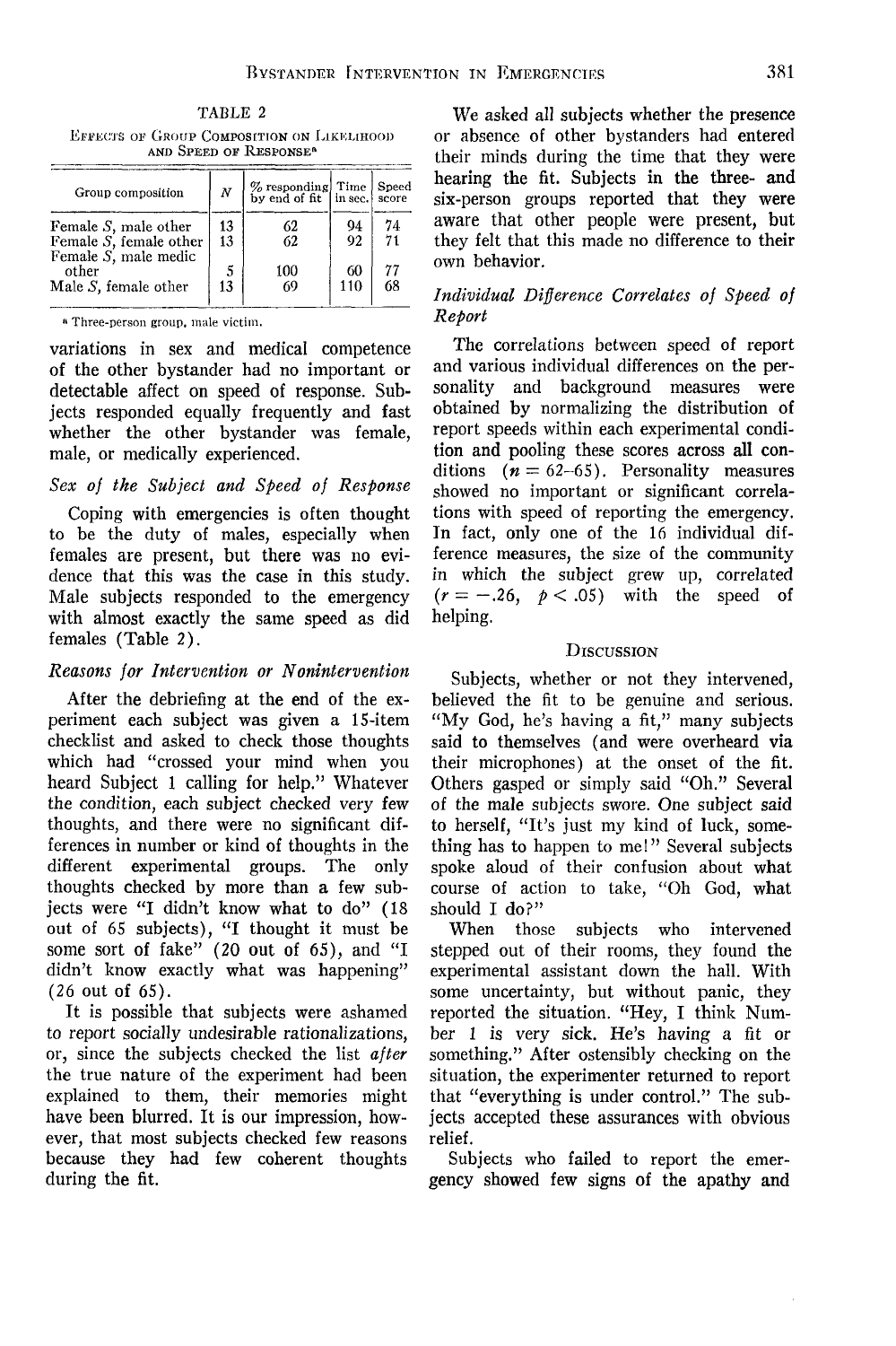indifference thought to characterize "unresponsive bystanders." When the experimenter entered her room to terminate the situation, the subject often asked if the victim was "all right." "Is he being taken care of?" "He's all right isn't he?" Many of these subjects showed physical signs of nervousness; they often had trembling hands and sweating palms. If anything, they seemed more emotionally aroused than did the subjects who reported the emergency.

Why, then, didn't they respond? It is our impression that nonintervening subjects had not decided *not* to respond. Rather they were still in a state of indecision and conflict concerning whether to respond or not. The emotional behavior of these nonresponding subjects was a sign of their continuing conflict, a conflict that other subjects resolved by responding.

The fit created a conflict situation of the avoidance-avoidance type. On the one hand, subjects worried about the guilt and shame they would feel if they did not help the person in distress. On the other hand, they were concerned not to make fools of themselves by overreacting, not to ruin the ongoing experiment by leaving their intercom, and not to destroy the anonymous nature of the situation which the experimenter had earlier stressed as important. For subjects in the two-person condition, the obvious distress of the victim and his need for help were so important that their conflict was easily resolved. For the subjects who knew there were other bystanders present, the cost of not helping was reduced and the conflict they were in more acute. Caught between the two negative alternatives of letting the victim continue to suffer or the costs of rushing in to help, the nonresponding bystanders vacillated between them rather than choosing not to respond. This distinction may be academic for the victim, since he got no help in either case, but it is an extremely important one for arriving at an understanding of the causes of bystanders' failures to help.

Although the subjects experienced stress and conflict during the experiment, their general reactions to it were highly positive. On a questionnaire administered after the experimenter had discussed the nature and

purpose of the experiment, every single subject found the experiment either "interesting" or "very interesting" and was willing to participate in similar experiments in the future. All subjects felt they understood what the experiment was about and indicated that they thought the deceptions were necessary and justified. All but one felt they were better informed about the nature of psychological research in general.

Male subjects reported the emergency no faster than did females. These results (or lack of them) seem to conflict with the Berkowitz, Klanderman, and Harris (1964) finding that males tend to assume more responsibility and take more initiative than females in giving help to dependent others. Also, females reacted equally fast when the other bystander was another female, a male, or even a person practiced in dealing with medical emergencies. The ineffectiveness of these manipulations of group composition cannot be explained by general insensitivity of the speed measure, since the group-size variable had a marked effect on report speed.

It might be helpful in understanding this lack of difference to distinguish two general classes of intervention in emergency situations: direct and reportorial. Direct intervention (breaking up a fight, extinguishing a fire, swimming out to save a drowner) often requires skill, knowledge, or physical power. It may involve danger. American cultural norms and Berkowitz's results seem to suggest that males are more responsible than females for this kind of direct intervention.

A second way of dealing with an emergency is to report it to someone qualified to handle it, such as the police. For this kind of intervention, there seem to be no norms requiring male action. In the present study, subjects clearly intended to report the emergency rather than take direct action. For such indirect intervention, sex or medical competence does not appear to affect one's qualifications or responsibilities. Anybody, male or female, medically trained or not, can find the experimenter.

In this study, no subject was able to tell how the other subjects reacted to the fit. (Indeed, there were no other subjects actually present.) The effects of group size on